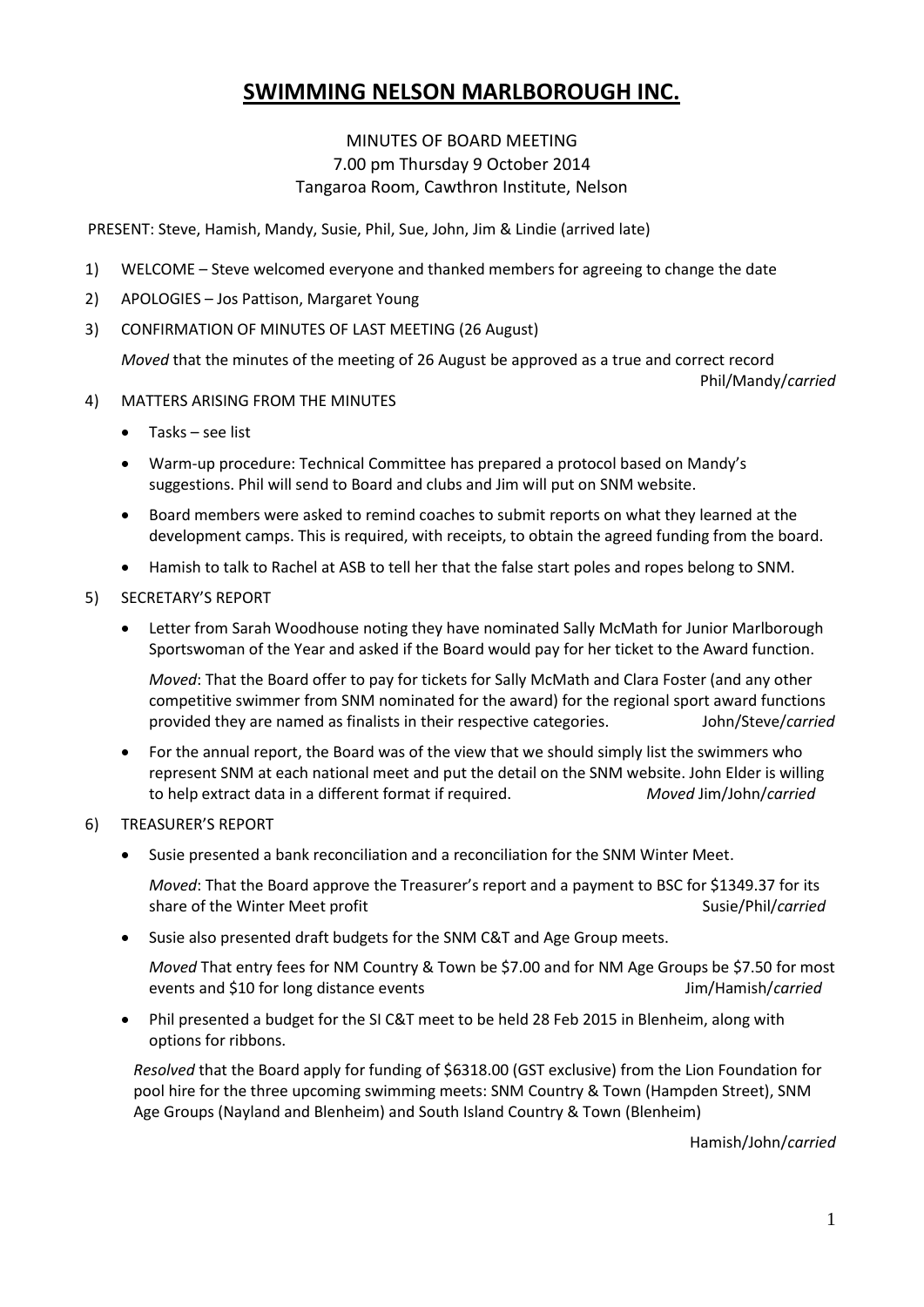#### 7) REGISTRAR/RECORDS REPORT

- Registration of coaches and technical officials *Moved* That the Registrar notify clubs that they need to notify and pay to SNM when coaches and voting technical officials are registered on the SNZ database Jim/Sue/*carried*
- Board discussed regional relay entries at national and SI meets and expressed an interest in encouraging more entries. The Registrar was asked to look into creating and maintaining SNM records for relays. Ask for input from clubs.
- Mixed gender events *Moved* That all SNM meets have mixed gender prelims and timed finals Sue/Susie/*carried*
- SNM Age Groups date: Proposal is to switch the dates of Waimea Carnival and SNM Age Group champs.

*Moved* to switch the dates for the Waimea carnival and SNM Age group champs, subject to Waimea approval Jim/Stephen/*carried*

- Confirmed that the age of swimmers at a meet is the age at the start of the meet, so for SNM Age Groups meet it will be 31 January.
- The Board discussed points and age groups for events at SNM meets, in particular the fact that younger swimmers are not rewarded for swimming long distance events. The Board decided to leave as is for now, and ask the clubs for suggestions to review for next year. Hamish suggested that any changes we make should be consistent with National events.

*Moved* to confirm the following times in the Registrar's report as new NM records Jim/Phil/*carried*

| Event         |     | Aae  | M/F | New time | Swimmer<br>NZ Secondary School Championships 30 Aug – 1 Sept 2014 | Club        | Previous record holder           |
|---------------|-----|------|-----|----------|-------------------------------------------------------------------|-------------|----------------------------------|
| 50 Back       | LC. | 15   | F   | 31.54    | Sam Trevurza                                                      | Motueka HS  | Sam Trevurza NZ Age Groups 2014  |
| 100 Back      | LC  | 15   | F   | 1:09.55  | Sam Trevurza                                                      | Motueka HS  | Sam Trevurza Wgtn LC 2014        |
| <b>50 Fly</b> | LC  | 15   | F   | 29.76    | Sam Trevurza                                                      | Motueka HS  | Skye Eden Wgtn LC 2012           |
| 100 Fly       | LC  | 15   | F   | 1:07.78  | Sam Trevurza                                                      | Motueka HS  | <b>Tracey Norton 1991</b>        |
| 100 Free      | LC  | 16   | F   | 1:00.17  | Sally McMath                                                      | Marlb Girls | Ellie Rukuwai NZ Age Groups 2014 |
| 50 Back       | LC  | 16   | F   | 31.83    | Sally McMath                                                      | Marlb Girls | Sally McMath NZ Opens 2014       |
| 50 Fly        | LC  | 16   | F   | 30.28    | Sally McMath                                                      | Marlb Girls | Sally McMath NZ Opens 2014       |
| 50 Back       | LC  | Open | F   | 31.54    | Sam Trevurza                                                      | Motueka HS  | Sally McMath NZ Opens 2014       |

#### **NZ Short Course Championships 2-6 Sept 2014**

| 400 Free      | SC        | 15 | F. | 4:29.84 | Talya Harwood  | Tasman          | Caitlin Delaney Wharenui Winter 2014 |  |
|---------------|-----------|----|----|---------|----------------|-----------------|--------------------------------------|--|
| 800 Free      | SC        | 15 | F  | 9:14.54 | Talya Harwood  | Tasman          | Caitlin Delaney NZ Short Course 2013 |  |
| 100 Back      | <b>SC</b> | 15 | F  | 1:06.89 | Sam Trevurza   | Nelson Sth      | Rebecca Hull NZ Short Course 2012    |  |
| 50 Fly        | SC        | 15 | F  | 29.24   | Sam Trevurza   | Nelson Sth      | Rebecca Hull NZ Short Course 2012    |  |
| 100 Fly       | SC        | 15 | F  | 1:06.40 | Sam Trevurza   | Nelson Sth      | Sally McMath NZ Short Course 2013    |  |
| 50 Free       | SC        | 16 | F  | 27.43   | Sally McMath   | <b>Blenheim</b> | Skye Eden NZ Short Course 2012       |  |
| 100 Free      | SC        | 16 | F  | 59.07   | Sally McMath   | <b>Blenheim</b> | Sally McMath SNM Winter 2014         |  |
| 200 Free      | SC        | 16 | F  | 2:08.32 | Caitlin Delany | Tasman          | Caitlin Delaney SNM Winter 2014      |  |
| 400 Free      | SC        | 16 | F  | 4:26.02 | Caitlin Delany | Tasman          | Caitlin Delaney SNM Winter 2014      |  |
| 800 Free      | SC        | 16 | F  | 9:04.80 | Caitlin Delany | Tasman          | Caitlin Delaney SNM Winter 2014      |  |
| 50 Back       | SC        | 16 | F  | 30.13   | Sally McMath   | <b>Blenheim</b> | Sally McMath Tasman SS 2014          |  |
| 100 Back      | SC        | 16 | F  | 1:04.92 | Sally McMath   | <b>Blenheim</b> | Sally McMath SI SecSchools 2014      |  |
| 50 Breast     | SC        | 16 | F  | 32.52   | Ellie Rukuwai  | Nelson Sth      | Ellie Rukuwai SNM Age Groups 2014    |  |
| 100 Breast    | <b>SC</b> | 16 | F  | 1:11.20 | Caitlin Delany | Tasman          | Ellie Rukuwai SNM Winter 2014        |  |
| 200 Breast    | SC        | 16 | F  | 2:38.01 | Caitlin Delany | Tasman          | Caitlin Delaney SNM Winter 2014      |  |
| <b>50 Fly</b> | SC        | 16 | F  | 29.17   | Sally McMath   | <b>Blenheim</b> | Sally McMath BSC March 2014          |  |
| 100 Fly       | SC        | 16 | F  | 1:03.47 | Sally McMath   | <b>Blenheim</b> | Sally McMath SNM Winter 2014         |  |
| 100 IM        | SC        | 16 | F  | 1:06.35 | Ellie Rukuwai  | Nelson Sth      | Ellie Rukuwai SNM Winter 2014        |  |
|               |           |    |    |         |                |                 |                                      |  |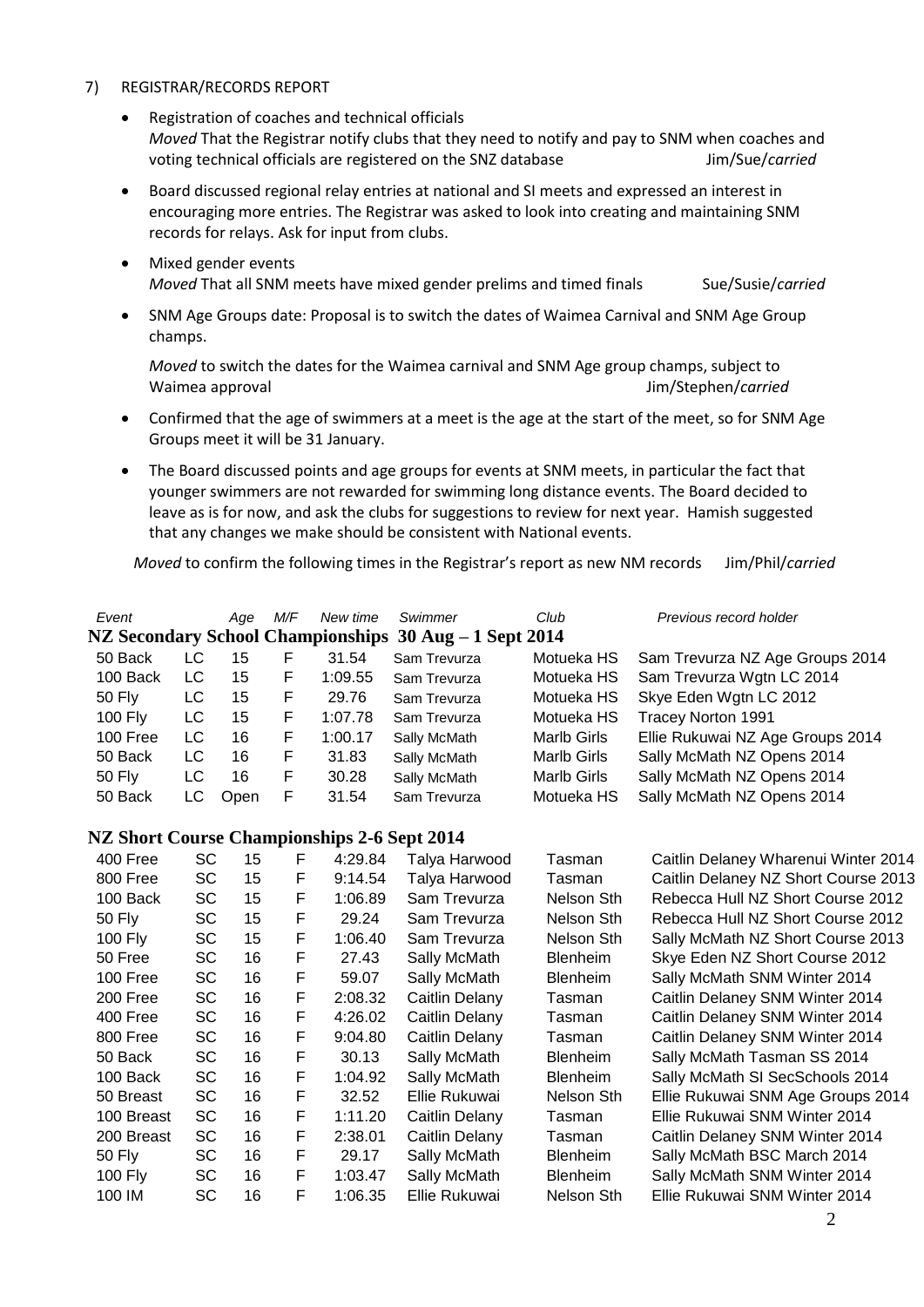| 400 IM                                   | SC        | 16   | F | 5:13.44  | Ellie Rukuwai          | Nelson Sth      | Ellie Rukuwai SNM Winter 2014        |  |
|------------------------------------------|-----------|------|---|----------|------------------------|-----------------|--------------------------------------|--|
| 200 Free                                 | SC        | 18   | F | 2:10.55  | <b>Madisen Stanley</b> | Tasman          | Megan Ramsay 2000                    |  |
| 400 Free                                 | SC        | 18   | F | 4:25.46  | <b>Madisen Stanley</b> | Tasman          | Madisen Stanley Wharenui 2014        |  |
| 800 Free                                 | SC        | 18   | F | 9:07.62  | <b>Madisen Stanley</b> | Tasman          | Megan Ramsay 2000                    |  |
| 100 Back                                 | SC        | 18   | F | 1:10.26  | Cara Pearson           | Tasman          | Jasmine Bewley Hot 100s 2009         |  |
| 200 Back                                 | SC        | 18   | F | 2:26.93  | Cara Pearson           | Tasman          | Felicity Orchard 2000                |  |
| 200 Breast                               | SC        | 18   | F | 2:46.11  | <b>Madisen Stanley</b> | Tasman          | Madisen Stanley Wharenui 2014        |  |
| 50 Free                                  | SC        | Open | F | 27.43    | Sally McMath           | Blenheim        | Skye Eden NZ Short Course 2012       |  |
| 100 Free                                 | SC        | Open | F | 59.07    | Sally McMath           | <b>Blenheim</b> | Sally McMath SNM Winter 2014         |  |
| 200 Free                                 | SC        | Open | F | 2:08.32  | Caitlin Delany         | Tasman          | Caitlin Delaney SNM Winter 2014      |  |
| 400 Free                                 | SC        | Open | F | 4:26.02  | Caitlin Delaney        | Tasman          | Madisen Stanley Wharenui 2014        |  |
| 400 Free                                 | SC        | Open | F | 4:25.46  | <b>Madisen Stanley</b> | Tasman          | Madisen Stanley Wharenui 2014        |  |
| 800 Free                                 | SC        | Open | F | 9:04.80  | Caitlin Delany         | Tasman          | Caitlin Delaney SNM Winter 2014      |  |
| 50 Back                                  | SC        | Open | F | 30.13    | Sally McMath           | <b>Blenheim</b> | Rebecca Hull NZ Short Course 2012    |  |
| 100 Back                                 | SC        | Open | F | 1:06.89  | Sam Trevurza           | Nelson Sth      | Rebecca Hull NZ Short Course 2012    |  |
| 100 Back                                 | SC        | Open | F | 1:04.92  | Sally McMath           | <b>Blenheim</b> | Sam Trevurza NZ Short Course 2013    |  |
| 50 Breast                                | SC        | Open | F | 32.52    | Ellie Rukuwai          | Nelson Sth      | Ellie Rukuwai NZ Short Course 2013   |  |
| 100 Breast                               | SC        | Open | F | 1:11.20  | Caitlin Delany         | Tasman          | Sara Gane So Island Champs 2013      |  |
| 100 IM                                   | SC        | Open | F | 1:06.35  | Ellie Rukuwai          | Nelson Sth      | Ellie Rukuwai SNM Winter 2014        |  |
| 50 Breast                                | SC        | 13   | M | 34.25    | Daniel Trevurza        | Motueka         | Daniel Trevurza Winter Splash 2014   |  |
| 50 Free                                  | SC        | 15   | M | 23.97    | Sam McKenzie           | Tasman          | Sam McKenzie SNM Winter 2014         |  |
| 100 Free                                 | SC        | 15   | M | 51.83    | Sam McKenzie           | Tasman          | Sam McKenzie SNM Winter 2014         |  |
| 200 Free                                 | SC        | 15   | M | 1:53.60  | Sam McKenzie           | Tasman          | Sam McKenzie SNM Winter 2014         |  |
| 400 Free                                 | SC        | 15   | M | 4:01.75  | Sam McKenzie           | Tasman          | Thomas Heaton SNM Winter 2014        |  |
| <b>1500 Free</b>                         | SC        | 15   | M | 15:50.21 | <b>Thomas Heaton</b>   | Tasman          | Thomas Heaton SNM Winter 2014        |  |
| 100 Back                                 | SC        | 15   | М | 1:03.33  | <b>Thomas Heaton</b>   | Tasman          | Standard                             |  |
| 200 Back                                 | SC        | 15   | м | 2:15.19  | <b>Thomas Heaton</b>   | Tasman          | Thomas Heaton Tasman SS 2014         |  |
| 50 Fly                                   | SC        | 15   | M | 25.77    | Sam McKenzie           | Tasman          | William Borrell NZ Short Course 2012 |  |
| 100 Fly                                  | SC        | 15   | M | 1:00.10  | Sam McKenzie           | Tasman          | Angus Boyle NZ Springs 2007          |  |
| 400 IM                                   | SC        | 15   | M | 4:43.68  | <b>Thomas Heaton</b>   | Tasman          | Eddie Neill SNM Winter 2013          |  |
| 400 Free                                 | SC        | 17   | M | 4:05.05  | <b>Eddie Neill</b>     | Nelson Sth      | Kaiori McGuinniety NZ SC 2012        |  |
| <b>1500 Free</b>                         | SC        | 17   | M | 16:05.53 | <b>Eddie Neill</b>     | Nelson Sth      | Jono Lee BSC Champs 2009             |  |
| 200 Back                                 | SC        | 17   | M | 2:13.80  | Eddie Neill            | Nelson Sth      | Kaiori McGuinniety NZ SC 2012        |  |
| 200 IM                                   | SC        | 17   | М | 2:12.22  | Eddie Neill            | Nelson Sth      | Fraser Neill SNM Age Groups 2014     |  |
| 400 IM                                   | SC        | 17   | М | 4:37.47  | <b>Eddie Neill</b>     | Nelson Sth      | Mark Jackson Time Trial 2009         |  |
| 50 Free                                  | SC        | Open | M | 24.14    | <b>K</b> McGuinniety   | Nelson Sth      | Sam McKenzie SNM Winter 2014         |  |
| 50 Free                                  | SC        | Open | M | 23.97    | Sam McKenzie           | Tasman          | Sam McKenzie SNM Winter 2014         |  |
| 100 Free                                 | SC        | Open | M | 51.83    | Sam McKenzie           | Tasman          | Sam McKenzie SNM Winter 2014         |  |
| 200 Free                                 | SC        | Open | M | 1:53.60  | Sam McKenzie           | Tasman          | Sam McKenzie SNM Winter 2014         |  |
| 400 Free                                 | SC        | Open | M | 4:01.75  | Sam McKenzie           | Tasman          | Sam McKenzie SNM Winter 2014         |  |
| <b>1500 Free</b>                         | SC        | Open | M | 15:50.21 | Thomas Heaton          | Tasman          | Thomas Heaton SNM Winter 2014        |  |
| 50 Back                                  | SC        | Open | м | 27.90    | <b>K McGuinniety</b>   | Nelson Sth      | Sam McKenzie Wharenui 2014           |  |
| 200 Back                                 | SC        | Open | M | 2:13.80  | <b>Eddie Neill</b>     | Nelson Sth      | K McGuinniety SNM Age Grps 2013      |  |
| <b>50 Fly</b>                            | SC        | Open | M | 26.32    | <b>K McGuinniety</b>   | Nelson Sth      | Kaiori McGuinniety NZ SC 2012        |  |
| 50 Fly                                   | SC        | Open | M | 25.77    | Sam McKenzie           | Tasman          | Kaiori McGuinniety NZ SC 2012        |  |
| 100 Fly                                  | SC        | Open | M | 58.35    | <b>K McGuinniety</b>   | Nelson Sth      | Kaiori McGuinniety Hot 100s 2012     |  |
| 200 IM                                   | SC        | Open | M | 2:12.22  | <b>Eddie Neill</b>     | Nelson Sth      | Eddie Neill So Island Champs 2013    |  |
| 400 IM                                   | SC        | Open | M | 4:37.47  | <b>Eddie Neill</b>     | Nelson Sth      | Eddie Neill SNM Age Groups 2014      |  |
| 1500 Free                                | SC        | 17   | Μ | 16:47.71 | Luke Kelly             | Nelson Sth      | Jono Lee BSC Champs 2009             |  |
| <b>Blenheim Spring Meet 13 Sept 2014</b> |           |      |   |          |                        |                 |                                      |  |
| 200 Back                                 | <b>SC</b> | 16   | F | 2:22.35  | Sally McMath           | <b>Blenheim</b> | Grace Woodall SNM AGs 2012           |  |
| 200 Back                                 | SC        | Open | F | 2:22.35  | Sally McMath           | Blenheim        | Grace Woodall SNM AGs 2012           |  |
| 100 IM                                   | SC        | 15   | М | 1:03.19  | Sam McKenzie           | Tasman          | William Borrell NSSC Aug 2012        |  |

## **South Island Champs 2014**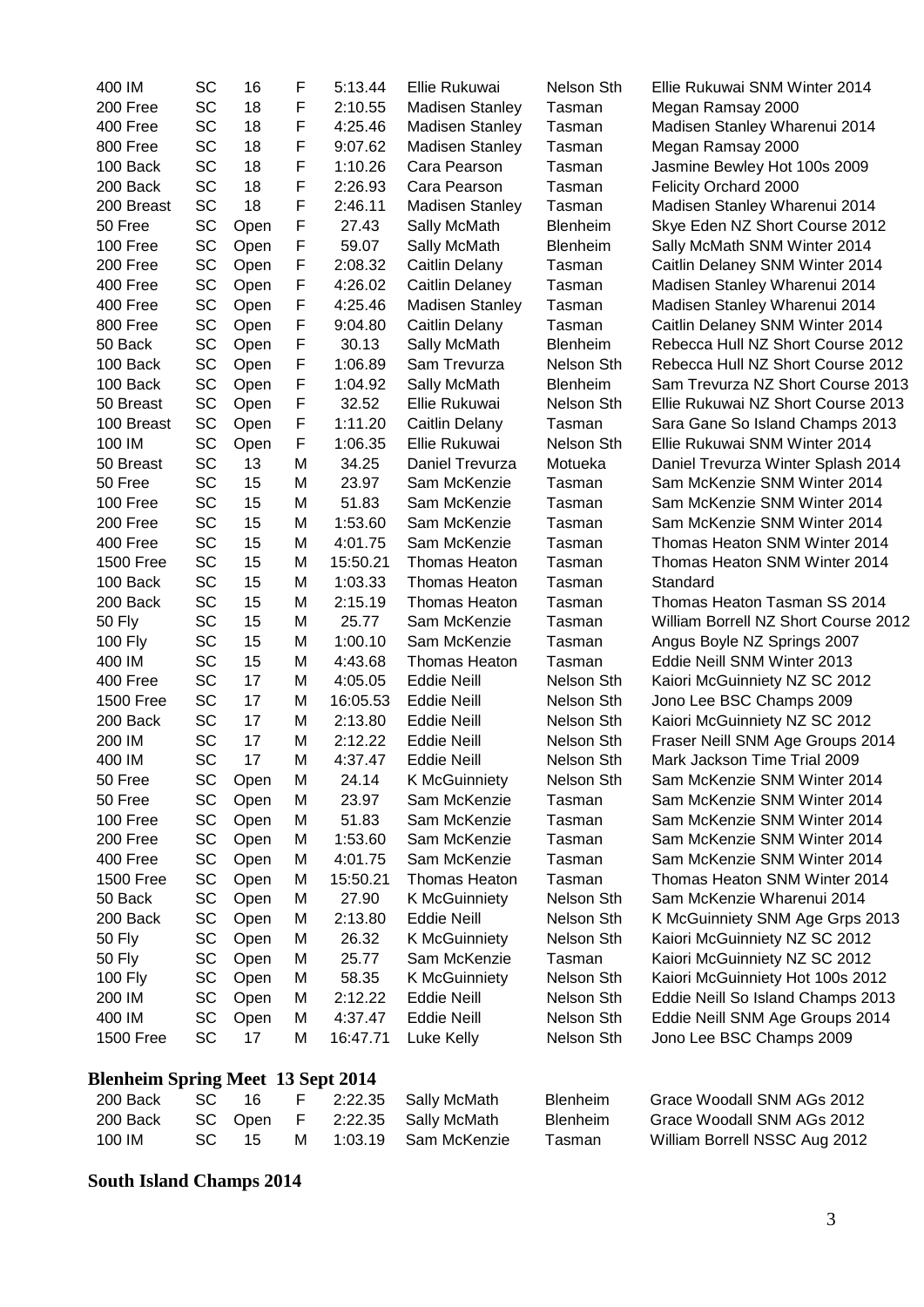| 400 Free         | SC | 13   | F | 4:42.35  | Sophia Elder         | Tasman              |
|------------------|----|------|---|----------|----------------------|---------------------|
| 800 Free         | SC | 13   | F | 9:47.13  | Sophia Elder         | Tasman              |
| 100 Back         | SC | 13   | F | 1:09.07  | Sophia Elder         | Tasman              |
| 200 Free         | SC | 14   | F | 2:11.61  | Clara Foster         | Nelson South        |
| 100 IM           | SC | 14   | F | 1:07.30  | Clara Foster         | <b>Nelson South</b> |
| 200 IM           | SC | 14   | F | 2:26.06  | Clara Foster         | Nelson South        |
| 800 Free         | SC | 15   | F | 9:07.45  | Talya Harwood        | Tasman              |
| 100 Free         | SC | 16   | F | 58.72    | Sally McMath         | Blenheim            |
| 200 Free         | SC | 16   | F | 2:06.75  | Sally McMath         | Blenheim            |
| 50 Back          | SC | 16   | F | 29.91    | Sally McMath         | Blenheim            |
| 200 Back         | SC | 16   | F | 2:20.42  | Sally McMath         | Blenheim            |
| 200 IM           | SC | 16   | F | 2:22.75  | Sally McMath         | Blenheim            |
| 200 Back         | SC | 18   | F | 2:25.59  | Cara Pearson         | Tasman              |
| 100 Free         | SC | Open | F | 58.72    | Sally McMath         | Blenheim            |
| 200 Free         | SC | Open | F | 2:06.75  | Sally McMath         | Blenheim            |
| 50 Back          | SC | Open | F | 29.91    | Sally McMath         | Blenheim            |
| 200 Back         | SC | Open | F | 2:20.42  | Sally McMath         | <b>Blenheim</b>     |
| 200 IM           | SC | Open | F | 2:22.75  | Sally McMath         | Blenheim            |
| <b>1500 Free</b> | SC | 15   | Μ | 15:47.56 | <b>Thomas Heaton</b> | Tasman              |
| 50 Back          | SC | 15   | M | 28.38    | Sam McKenzie         | Tasman              |
| 100 Back         | SC | 15   | Μ | 1:03.15  | Thomas Heaton        | Tasman              |
| 50 Breast        | SC | 15   | Μ | 31.83    | Sam McKenzie         | Tasman              |
| 100 Breast       | SC | 15   | М | 1:10.12  | Sam McKenzie         | Tasman              |
| 400 IM           | SC | 15   | Μ | 4:39.88  | Thomas Heaton        | Tasman              |
| <b>1500 Free</b> | SC | Open | М | 15:47.56 | <b>Thomas Heaton</b> | Tasman              |

#### 8) PUBLICITY/COMMUNICATION REPORT

- Jim's publicity report was tabled.
- Susie suggested that media reports could be circulated to Team Managers for comment, noting that this would only be for quick turnaround.
- Regional website: Hamish noted that at the SNZ AGM there have been some complaints about the new registration system on the database.
- 9) FUNDING REPORT
	- No further report

#### 10) SNZ LIAISON REPORT

- Hamish said the teleconference focused on AGM. Key points from AGM:
	- Model template for club constitution available on website; some clubs have asked for this but adoption is entirely up to clubs.
	- Shift of SNZ office to Auckland expensive, and lost a lot of corporate memory
	- Member protection policy
	- Upcoming rule changes to ensure compliance with anti-match fixing and anti-doping rules, H&S rules/onus of liability
	- SNZ still seeking sponsorships
	- National Aquatic centre due for completion in 2015 in North Shore
	- Presentation of WOSP no mention of facilities development
	- NM remit was withdrawn because SNZ amendments accomplished the same objective Hamish thanked the SNZ Board for listening, and thanked the regions that supported NM
	- Donna Bouzaid presentation-- very good, focus on pathways, useful for us to incorporate
	- Hamish discussed with Kent the adverse effects of the 'swimming season' (affects swimmers who have birthdays at 'wrong' time of year) and scheduling events during school holidays.

See PDF Record Match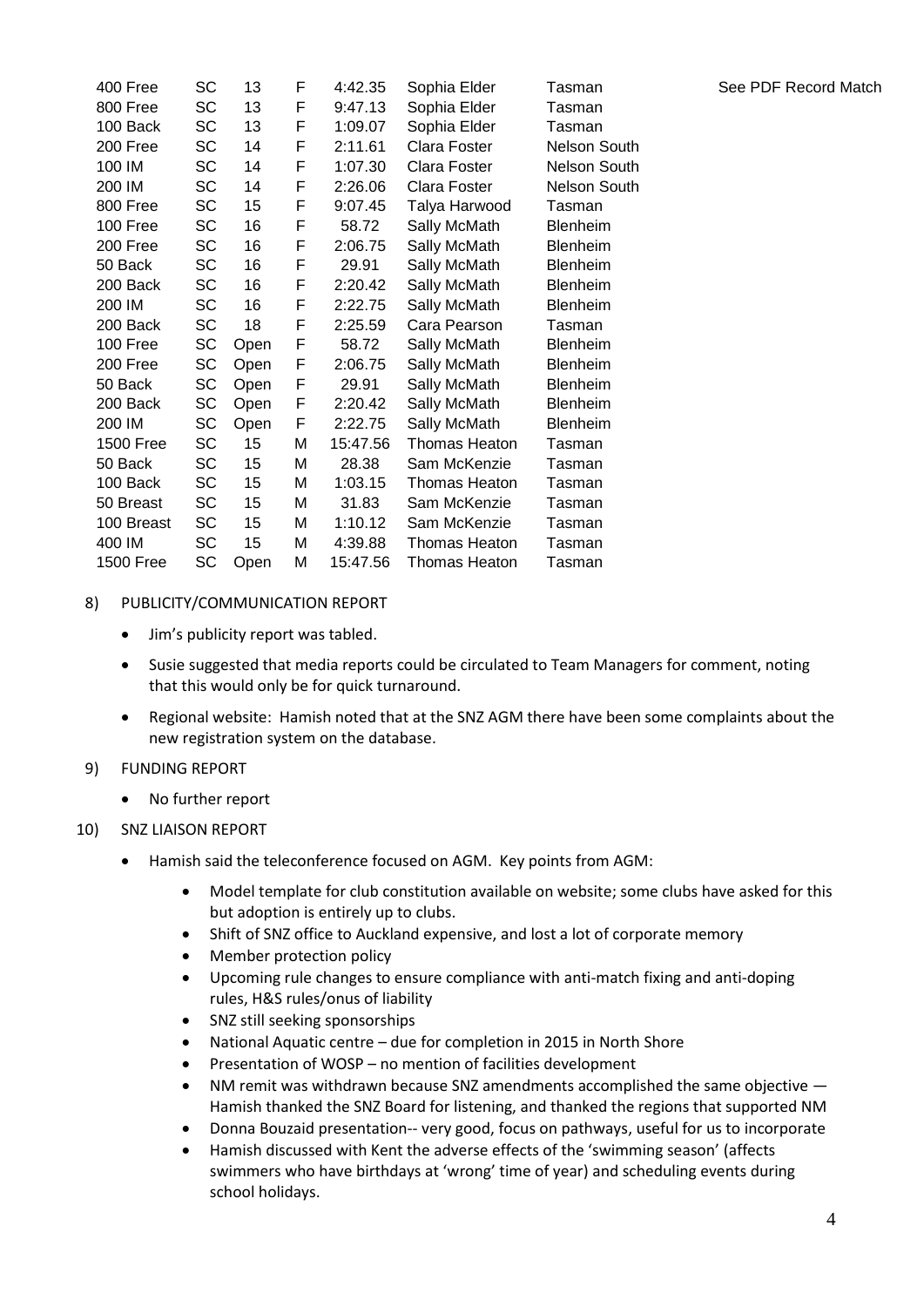Good presentation by Christian Renford

*Moved* to accept the SNZ liaison report **Hamish**/Stephen/*carried* 

#### 11) TECHNICAL (Stephen)

 Touchpads: Stephen spoke to Wayne Rollinson who says it should be fine for us to borrow the touch pads, though this needs to be confirmed with relevant Canterbury committee. Rollinson will discuss with his committee and confirm with Stephen early next week.

We may need to transport them to and from Chch if there is no one coming up for a meet. Also may need to build some wiring to use the equipment. It was agreed that 3-4 Board members would go to a Canterbury meet to get experience in using the touchpads.

- Procedure for applying for training as a technical official is now on website
- Jim to post template for reporting meet officials on website
- Card system for officials will be set up

#### 12) COACHING REPORT

 Hamish noted that Sarah Gibbiston is offering an STA award course in Nelson. This is a LTS course for teachers etc. and is not the right course for Junior coaches – we need a TOC course. Hamish is following up with Andy, who is willing to run a course.

#### 13) GENERAL BUSINESS

- Options to increase revenue carried forward
- Strategy for KPI 3 discuss with Christian Renford. Hamish will bring a draft to SNM Meeting after the meeting with Christian
- SGM date and resolutions (Jim)

We need an SGM to adopt the new constitution. Jim suggests we also adopt resolutions regarding the interpretation of the constitution and explained the reasons for these interpretations – to ensure that current Board members be treated as having served one term by the time of the 2015 AGM. Mandy asked whether we should allow for 2 year terms – some people might not want to serve 3 years. It was noted that the expectation from SNZ was that terms would be 3 years.

*Moved* that the following resolutions be put to SGM:

#### **Resolution 1**

That the existing SNM constitution be replaced with the regional constitution developed by Swimming New Zealand, which has been circulated to Member Clubs of SNM;

#### **Resolution 2**

For the avoidance of doubt, specific clauses of the new constitution shall be interpreted as follows:

- a) Clause 8.3 For the time being, the option in 8.3(a) shall apply (i.e. all Board members shall be elected by the AGM) unless and until the Member Clubs determine by resolution at a general meeting to use the option in 8.3(b).
- b) Clause 8.7(a) A Board member's term of office shall be three years unless the member is filling a casual vacancy or the member retires as required to achieve the rotation of Board members, as specified in clause 8.7(d).
- c) Clause 8.7(c) Since the 2014 AGM has already been held, existing SNM Board members shall be counted as having served one term each as of the conclusion of the 2015 AGM.